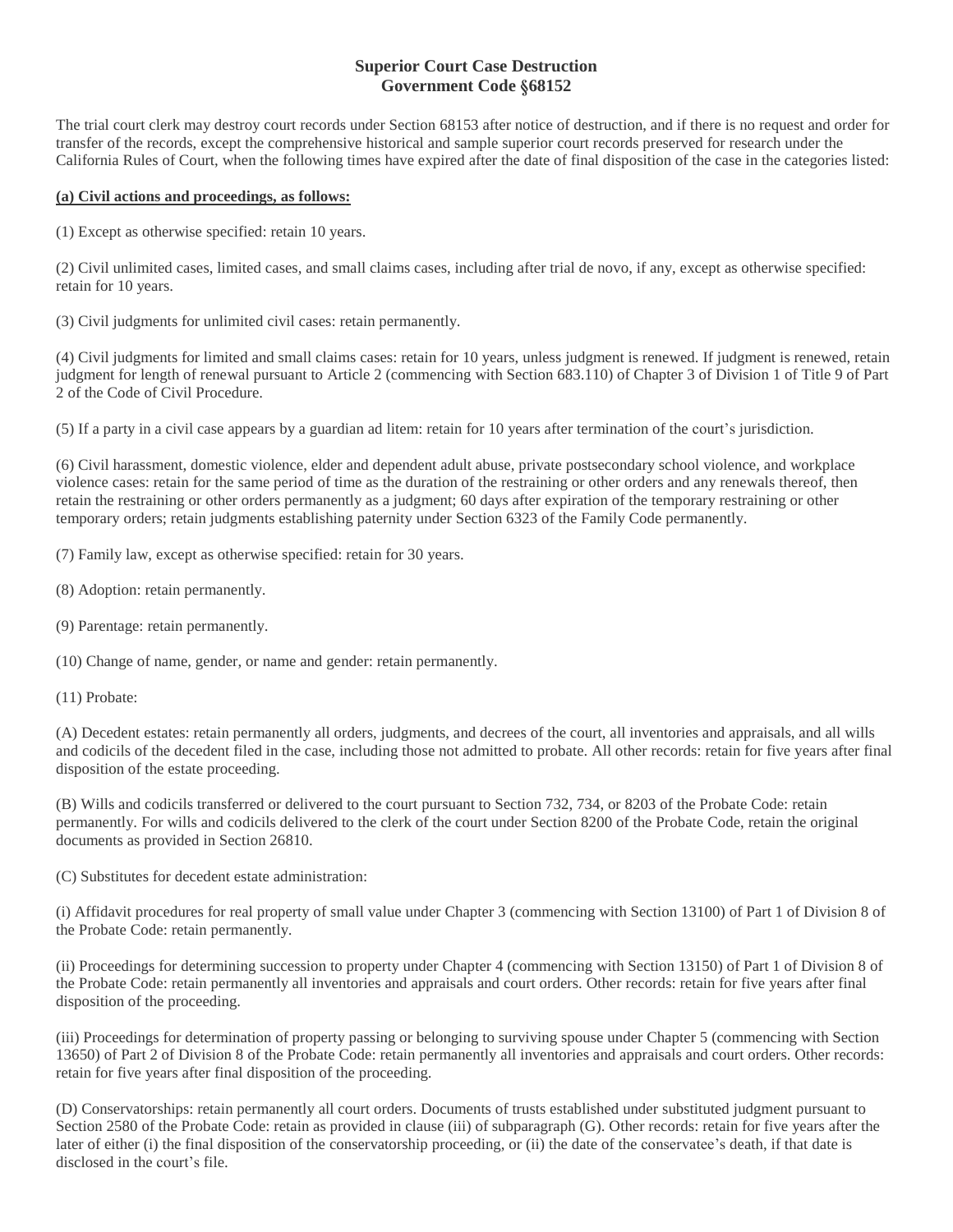(E) Guardianships: retain permanently orders terminating the guardianship, if any, and court orders settling final account and ordering distribution of the estate. Other records: retain for five years after the later of (i) the final disposition of the guardianship proceeding, or (ii) the earlier of the date of the ward's death, if that date is disclosed in the court's file, or the date the ward reaches 23 years of age.

(F) Compromise of minor's or disabled person's claim or action, and disposition of judgment for minors and disabled persons under Section 372 of the Code of Civil Procedure and Chapter 4 (commencing with Section 3600) of Part 8 of Division 4 of the Probate Code:

(i) Retain permanently judgments in favor of minors or disabled persons, orders approving compromises of claims and actions and disposition of the proceeds of judgments, orders directing payment of expenses, costs, and fees, orders directing deposits into blocked accounts and receipts and acknowledgments of those orders, and orders for the withdrawal of funds from blocked accounts.

(ii) Retain other records for the same retention period as for records in the underlying case. If there is no underlying case, retain for five years after the later of either (I) the date the order for payment or delivery of the final balance of the money or property is entered, or (II) the earlier of the date of the minor's death, if that date is disclosed in the court's file, or the date the minor reaches 23 years of age.

(G) Trusts:

(i) Proceedings under Part 5 (commencing with Section 17000) of Division 9 of the Probate Code: retain permanently.

(ii) Trusts created by substituted judgment under Section 2580 of the Probate Code: retain permanently all trust instruments and court orders. Other records: retain as long as the underlying conservatorship file is retained.

(iii) Special needs trusts: retain permanently all trust instruments and court orders. Other records: retain until the later of either (I) the retention date of "other records" in the beneficiary's conservatorship or guardianship file under subparagraph (D) or (E), if any, or (II) five years after the date of the beneficiary's death, if that date is disclosed in the court's file.

(H) All other proceedings under the Probate Code: retain as provided for civil cases.

(12) Mental health:

(A) Lanterman Developmental Disabilities Services Act: retain for 10 years.

(B) Lanterman-Petris-Short Act: retain for 20 years.

(C) Riese (capacity) hearings under Sections 5333 and 5334 of the Welfare and Institutions Code: retain for the later of either (i) 20 years after the date of the capacity determination order, or (ii) the court records retention date of the underlying involuntary treatment or commitment proceeding, if any.

(D) Petitions under Chapter 3 (commencing with Section 8100) of Division 8 of the Welfare and Institutions Code for the return of firearms to petitioners who relinquished them to law enforcement while detained in a mental health facility: retain for 10 years.

(13) Eminent domain: retain permanently.

(14) Real property other than unlawful detainer: retain permanently if the action affects title or an interest in real property.

(15) Unlawful detainer: retain for one year if judgment is only for possession of the premises; retain for 10 years if judgment is for money, or money and possession.

## **(b) Notwithstanding subdivision (a), any civil or small claims case in the trial court:**

(1) Involuntarily dismissed by the court for delay in prosecution or failure to comply with state or local rules: retain for one year.

(2) Voluntarily dismissed by a party without entry of judgment: retain for one year.

#### **(c) Criminal actions and proceedings, as follows:**

(1) Capital felony in which the defendant is sentenced to death, and any felony resulting in a sentence of life or life without the possibility of parole: retain permanently, including records of the cases of any codefendants and any related cases, regardless of the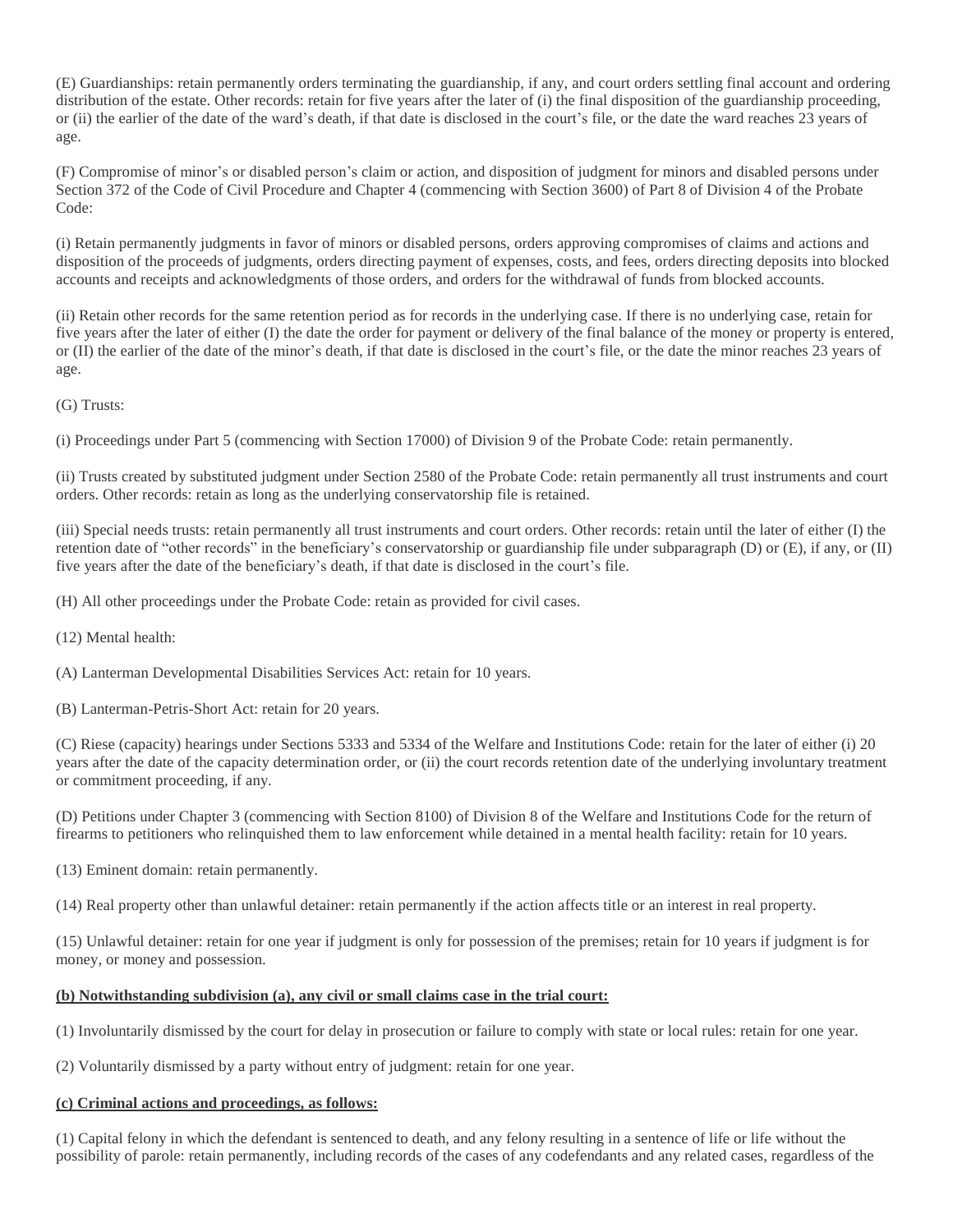disposition. For the purpose of this paragraph, "capital felony" means murder with special circumstances when the prosecution seeks the death penalty. Records of the cases of codefendants and related cases required to be retained under this paragraph shall be limited to those cases that are factually linked or related to the charged offense, that are identified in the courtroom, and that are placed on the record. If a capital felony is disposed of by a sentence less than death, or imprisonment for life or life without the possibility of parole, the judgment shall be retained permanently, and the record shall be retained for 50 years or for 10 years after the official written notification of the death of the defendant. If a capital felony is disposed of by an acquittal, the record shall be retained for 10 years.

(2) Felony, except as otherwise specified, and in any felony or misdemeanor case resulting in a requirement that the defendant register as a sex offender under Section 290 of the Penal Code: retain judgment permanently. For all other documents: retain for 50 years or the maximum term of the sentence, whichever is longer. However, any record other than the judgment may be destroyed 10 years after the death of the defendant. Felony case files that do not include final sentencing or other final disposition because the case was bound over from a former municipal court to the superior court and not already consolidated with the superior court felony case file: retain for 10 years from the disposition of the superior court case.

(3) Felony reduced to a misdemeanor: retain in accordance with the retention period for the relevant misdemeanor.

(4) Felony, if the charge is dismissed, except as provided in paragraph (6): retain for three years.

(5) Misdemeanor, if the charge is dismissed, except as provided in paragraph (6): retain for one year.

(6) Dismissal under Section 1203.4 or 1203.4a of the Penal Code: retain for the same retention period as for records of the underlying case. If the records in the underlying case have been destroyed, retain for five years after dismissal.

(7) Misdemeanor, except as otherwise specified: retain for five years. For misdemeanors alleging a violation of Section 23103, 23152, or 23153 of the Vehicle Code: retain for 10 years.

(8) Misdemeanor alleging a marijuana violation under subdivision (c), (d), or (e) of Section 11357 of the Health and Safety Code, or subdivision (b) of Section 11360 of the Health and Safety Code: records shall be destroyed, or redacted in accordance with subdivision (c) of Section 11361.5 of the Health and Safety Code, two years from the date of conviction, or from the date of arrest if no conviction, if the case is no longer subject to review on appeal, all applicable fines and fees have been paid, and the defendant has complied with all terms and conditions of the sentence or grant of probation. However, as provided in subdivision (a) of Section 11361.5 of the Health and Safety Code and paragraph (5) of subdivision (e) of this section, records of a misdemeanor alleging a marijuana violation under subdivision (e) of Section 11357 of the Health and Safety Code shall be retained until the offender attains 18 years of age, at which time the records shall be destroyed as provided in subdivision (c) of Section 11361.5 of the Health and Safety Code.

(9) Misdemeanor reduced to an infraction: retain in accordance with the retention period for the relevant infraction.

(10) Infraction, except as otherwise specified: retain for one year. Vehicle Code infraction: retain for three years. Infraction alleging a marijuana violation under subdivision (b) of Section 11357 of the Health and Safety Code: if records are retained past the one-year minimum retention period, the records shall be destroyed or redacted in accordance with subdivision (c) of Section 11361.5 of the Health and Safety Code two years from the date of conviction, or from the date of arrest if no conviction, if the case is no longer subject to review on appeal, all applicable fines and fees have been paid, and the defendant has complied with all terms and conditions of the sentence or grant of probation.

(11) Criminal protective order: retain until the order expires or is terminated.

(12) Arrest warrant: retain for the same retention period as for records in the underlying case. If there is no underlying case, retain for one year from the date of issue.

(13) Search warrant:

(A) If there is no underlying case, retain for five years from the date of issue.

(B) If there is any underlying case, retain for 10 years from the date of issue or, if the retention period for records in the underlying case is less than 10 years or if the underlying case is a capital felony described in paragraph (1) of subdivision (c), retain for the same retention period as for records in the underlying case.

(14) Probable cause declarations: retain for the same retention period as for records in the underlying case. If there is no underlying case, retain for one year from the date of declaration.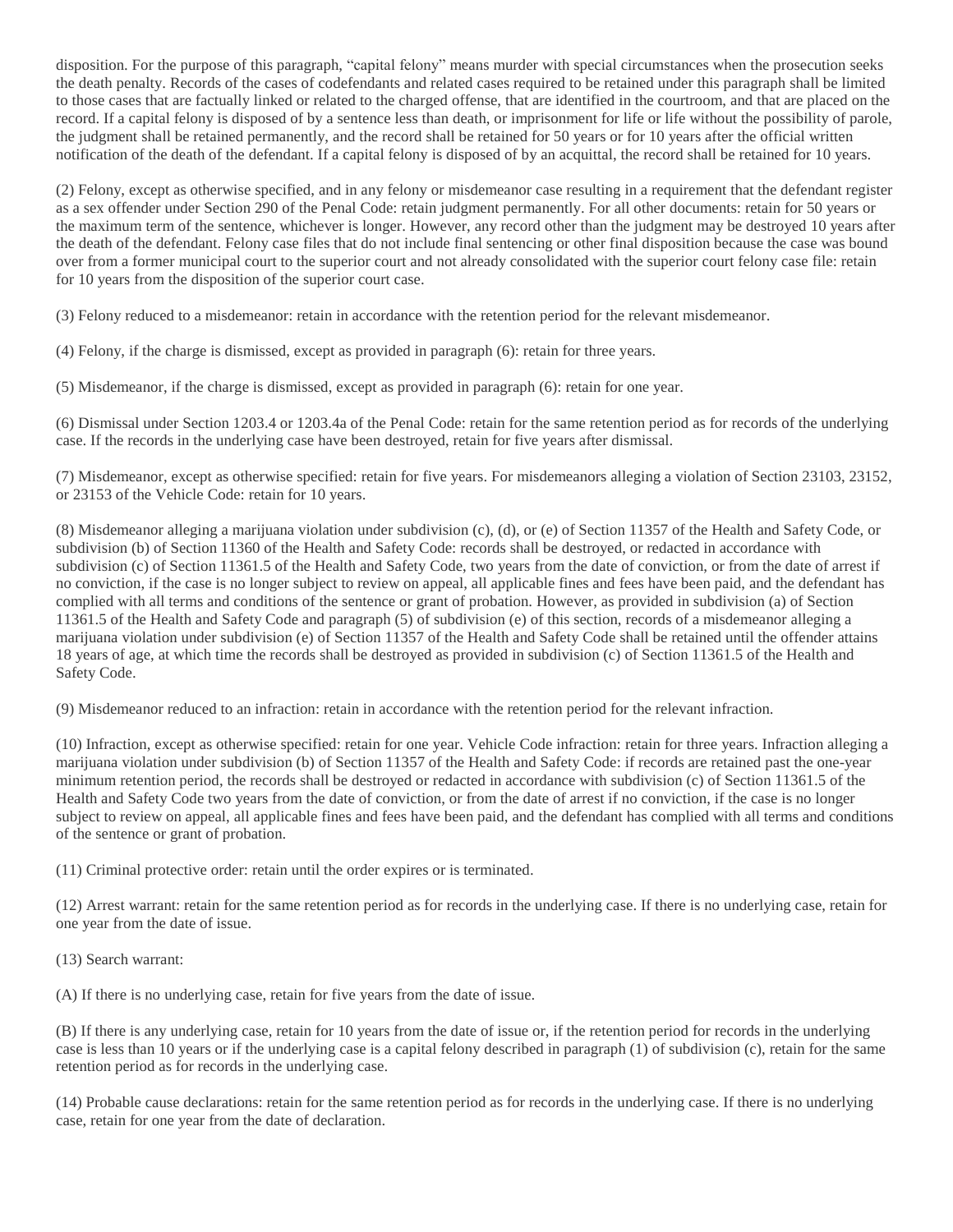(15) Proceedings for revocation of postrelease community supervision or postrelease parole supervision: retain for five years after the period of supervision expires or is terminated.

## **(d) Habeas corpus:**

(1) Habeas corpus in criminal and family law matters: retain for the same retention period as for records in the underlying case, whether granted or denied.

(2) Habeas corpus in mental health matters: retain all records for the same retention period as for records in the underlying case, whether granted or denied. If there is no underlying case, retain records for 20 years.

#### **(e) Juveniles:**

(1) Dependent pursuant to Section 300 of the Welfare and Institutions Code: upon reaching 28 years of age, or on written request, shall be released to the juvenile five years after jurisdiction over the person has terminated under subdivision (a) of Section 826 of the Welfare and Institutions Code. Sealed records shall be destroyed upon court order five years after the records have been sealed pursuant to subdivision (c) of Section 389 of the Welfare and Institutions Code.

(2) Ward pursuant to Section 601 of the Welfare and Institutions Code: upon reaching 21 years of age, or on written request, shall be released to the juvenile five years after jurisdiction over the person has terminated under subdivision (a) of Section 826 of the Welfare and Institutions Code. Sealed records shall be destroyed upon court order five years after the records have been sealed under subdivision (d) of Section 781 of the Welfare and Institutions Code.

(3) Ward pursuant to Section 602 of the Welfare and Institutions Code: upon reaching 38 years of age under subdivision (a) of Section 826 of the Welfare and Institutions Code. Sealed records shall be destroyed upon court order when the subject of the record reaches 38 years of age under subdivision (d) of Section 781 of the Welfare and Institutions Code.

(4) Traffic and some nontraffic misdemeanors and infractions pursuant to Section 601 of the Welfare and Institutions Code: upon reaching 21 years of age, or five years after jurisdiction over the person has terminated under subdivision (c) of Section 826 of the Welfare and Institutions Code. Records may be microfilmed or photocopied.

(5) Marijuana misdemeanor under subdivision (e) of Section 11357 of the Health and Safety Code in accordance with procedures specified in subdivision (a) of Section 11361.5 of the Health and Safety Code: upon reaching 18 years of age, the records shall be destroyed.

## **(f) Court records of the appellate division of the superior court: retain for five years.**

## **(g) Other records:**

(1) Bench warrant: retain for the same retention period as for records in the underlying case. For a bench warrant issued for a misdemeanor, retain records for the same retention period as for records in the underlying misdemeanor following issuance. If there is no return on the warrant, the court may dismiss on its own motion and immediately destroy the records.

(2) Body attachment: retain for same retention period as for records in the underlying case.

(3) Bond: retain for three years after exoneration and release.

(4) Court reporter notes:

(A) Criminal and juvenile proceedings: retain notes for 10 years, except as otherwise specified. Notes reporting proceedings in capital felony cases (murder with special circumstances when the prosecution seeks the death penalty and the sentence is death), including notes reporting the preliminary hearing, shall be retained permanently, unless the Supreme Court on request of the court clerk authorizes the destruction.

(B) Civil and all other proceedings: retain notes for five years.

(5) Electronic recordings made as the official record of the oral proceedings under the California Rules of Court may be destroyed or deleted as follows:

(A) Any time after final disposition of the case in infraction and misdemeanor proceedings.

(B) After 10 years in all other criminal proceedings.